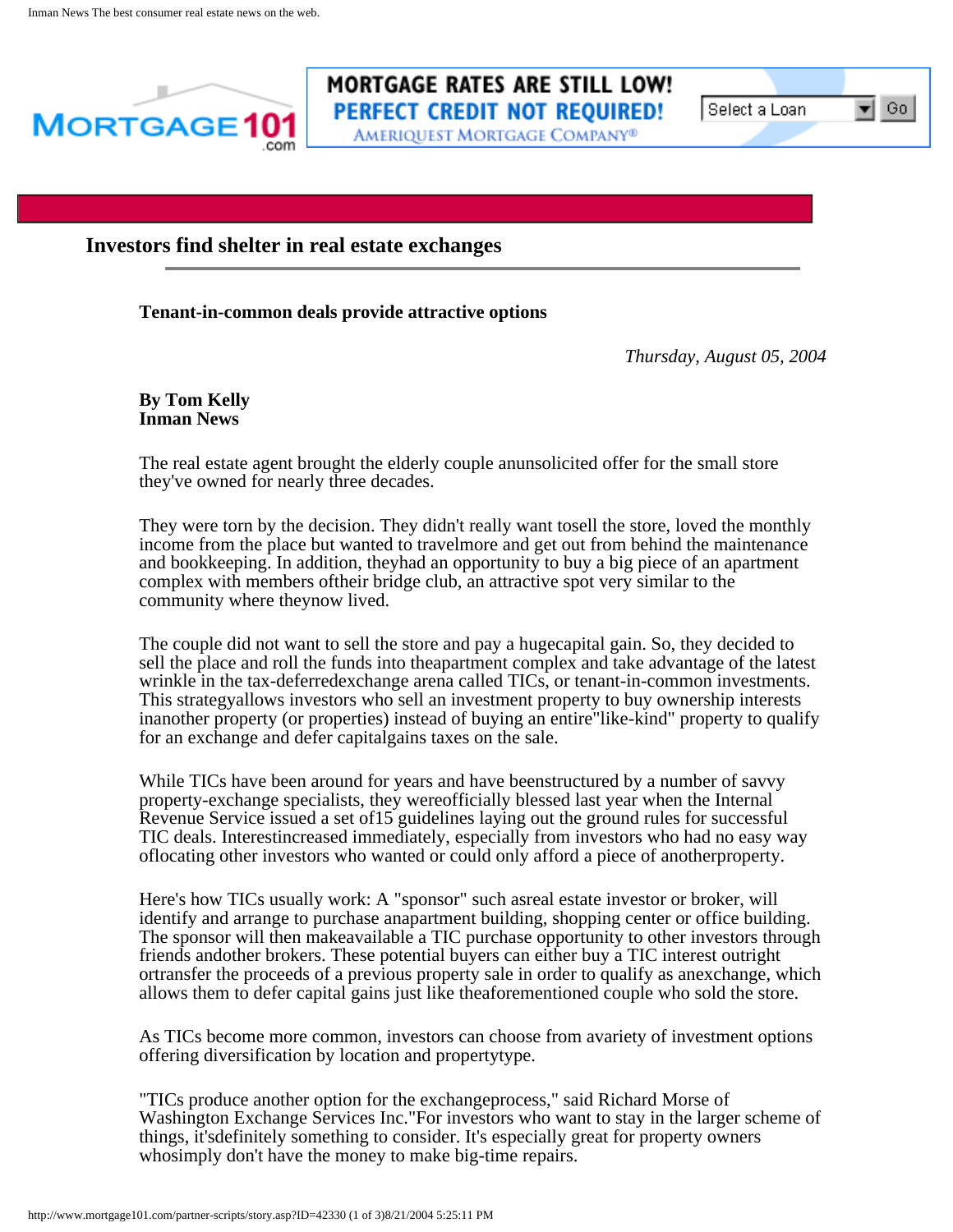"Most of my customers exchange residential property one home for another home or a home for a duplex. It's just the investmentstrategy that seems most comfortable for them. They feel they simply know homesbetter and are closer to them. Everybody's different"

A tax-deferred exchange (commonly known as IRS Section 1031Exchange) is really, in Morse's words, "legally sanctioned fiction."The transaction will proceed just as a "sale" for you, your realestate agent and parties associated with the deal. However, provided youclosely follow the exchange rules, the IRS will "sanction" thetransaction and allow you to characterize it as an exchange rather than as asale. Thus, you are permitted to defer paying the capital gain tax.

An exchange occurs when you trade real property that isother than your home or second residence for other "like kind" realproperty that you have held for trade, business, or investment purposes. Thelike-kind definition is very broad. You can dispose of and acquire any interestin real property other than a home or a second residence. For example, you cantrade raw land for income property, a rental house for a multiplex, or a rentalhouse for a retail property.

Section 1031 specifically requires that an exchange takeplace. That means that one property must be exchanged for another property,rather than sold for cash. The exchange is what distinguishes a Section 1031tax deferred transaction from a sale and purchase. The exchange is created by usingan intermediary (or exchange facilitator) and the required exchangedocumentation.

By pooling the proceeds of these investors, TICs combine thetax and estate planning benefits available to investors through 1031 exchangeswith the potential advantages of owning a share of an institutional-qualityinvestment property. Investors receive their monthly distributions (afterexpenses), while giving up the maintenance and administration chores associatedwith managing property.

And, not everybody loves managing property especially whenthey are retired and want to travel.

*TomKelly's new book "How a Second Home Can Be Your Best Investment"(McGraw-Hill, \$16.95) was co-written with John Tuccillo, former chief economistfor the National Association of Realtors and is now available in localbookstores. He can be reached at [news@tomkelly.com.](mailto:news@tomkelly.com)*

\*\*\*

#### *What's your opinion? Send your Letter to the Editor to [newsroom@inman.com.](mailto:newsroom@inman.com)*

Copyright 2004 Tom Kelly

#### **[Signup for News](http://www.mortgage101.com/partner-scripts/LeadForms/NewsletterCenter.asp?p=mtg101) | [Email Page](http://www.mortgage101.com/partner-scripts/EmailFriend.asp?p=mtg101) | [Add Tools](http://realtor.mortgage101.com/signup.asp) | [Link to Us](http://www.mortgage101.com/partner-scripts/LinkToUs.asp?p=mtg101)**

| <b>POPULAR LINKS</b>                                              | <b>Search Rates</b>    | Daily Survey           | <b>Financial Library</b>           |
|-------------------------------------------------------------------|------------------------|------------------------|------------------------------------|
|                                                                   | <b>Compare Lenders</b> | <b>Service Ratings</b> | Mortgage Calculators               |
|                                                                   | Prequalify             |                        | Market Snapshot Monthly Newsletter |
| © Lion, Inc., Privacy Policy   Legal Notices   Feedback   Sitemap |                        |                        |                                    |
| Contact                                                           |                        |                        |                                    |
| <b>Advertising   Developers   Investors</b>                       |                        |                        |                                    |